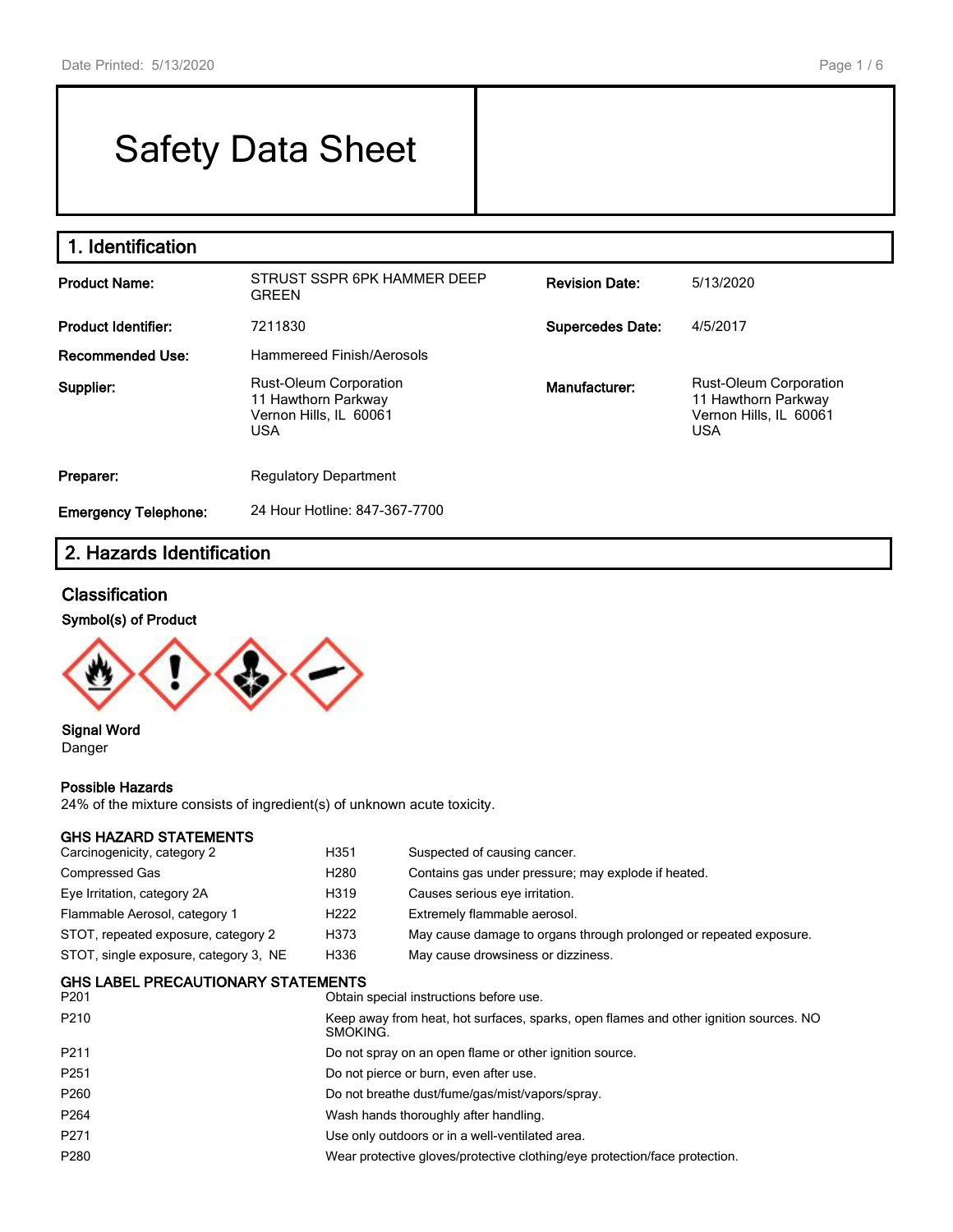| Date Printed: 5/13/2020 | Page 2/6                                                                                                                            |
|-------------------------|-------------------------------------------------------------------------------------------------------------------------------------|
| P304+P340               | IF INHALED: Remove person to fresh air and keep comfortable for breathing.                                                          |
| P305+P351+P338          | IF IN EYES: Rinse cautiously with water for several minutes. Remove contact lenses, if present<br>and easy to do. Continue rinsing. |
| P308+P313               | IF exposed or concerned: Get medical advice/attention.                                                                              |
| P312                    | Call a POISON CENTER or doctor/physician if you feel unwell.                                                                        |
| P337+P313               | If eye irritation persists: Get medical advice/attention.                                                                           |
| P403+P233               | Store in a well-ventilated place. Keep container tightly closed.                                                                    |
| P405                    | Store locked up.                                                                                                                    |
| P410+P403               | Protect from sunlight. Store in a well-ventilated place.                                                                            |
| P410+P412               | Protect from sunlight. Do not expose to temperatures exceeding 50°C / 122°F.                                                        |
| P501                    | Dispose of contents/container in accordance with local, regional and national regulations.                                          |

## **3. Composition / Information on Ingredients**

#### **HAZARDOUS SUBSTANCES**

| <b>Chemical Name</b>                   | CAS-No.    | <u>Wt.%</u><br>Range | <b>GHS Symbols</b>    | <b>GHS Statements</b>         |
|----------------------------------------|------------|----------------------|-----------------------|-------------------------------|
| Acetone                                | 67-64-1    | 25-50                | GHS02-GHS07           | H <sub>225</sub> -319-332-336 |
| Propane                                | 74-98-6    | $10 - 25$            | GHS04                 | H <sub>280</sub>              |
| Naphtha, Petroleum, Hydrotreated Light | 64742-49-0 | $2.5 - 10$           | GHS08                 | H <sub>304</sub>              |
| n-Butane                               | 106-97-8   | $2.5 - 10$           | GHS04                 | H <sub>280</sub>              |
| Xylenes (o-, m-, p- Isomers)           | 1330-20-7  | $2.5 - 10$           | GHS02-GHS07           | H <sub>226</sub> -315-319-332 |
| Propylene Glycol Monobutyl Ether       | 5131-66-8  | $1.0 - 2.5$          | GHS07                 | H302-315-319                  |
| Ethylbenzene                           | 100-41-4   | $1.0 - 2.5$          | GHS02-GHS07-<br>GHS08 | H225-304-332-351-373          |
| Ethylene Glycol Monobutyl Ether        | 111-76-2   | $0.1 - 1.0$          | GHS07                 | H302-312-315-319-332          |
| <b>Stoddard Solvent</b>                | 8052-41-3  | $0.1 - 1.0$          | GHS08                 | H304-372                      |

## **4. First-Aid Measures**

**FIRST AID - EYE CONTACT:** Immediately flush eyes with plenty of water for at least 15 minutes holding eyelids open. Get medical attention. Do NOT allow rubbing of eyes or keeping eyes closed.

**FIRST AID - SKIN CONTACT:** Wash skin with soap and water. Remove contaminated clothing. Get medical attention if irritation develops or persists.

**FIRST AID - INHALATION:** Remove to fresh air. If not breathing, give artificial respiration. If breathing is difficult, give oxygen. Get immediate medical attention. Do NOT use mouth-to-mouth resuscitation. If you experience difficulty in breathing, leave the area to obtain fresh air. If continued difficulty is experienced, get medical assistance immediately.

**FIRST AID - INGESTION:** Aspiration hazard: Do not induce vomiting or give anything by mouth because this material can enter the lungs and cause severe lung damage. Get immediate medical attention. If swallowed, get medical attention.

## **5. Fire-Fighting Measures**

**EXTINGUISHING MEDIA:** Alcohol Film Forming Foam, Carbon Dioxide, Dry Chemical, Dry Sand, Water Fog

**UNUSUAL FIRE AND EXPLOSION HAZARDS:** FLASH POINT IS LESS THAN 20°F. EXTREMELY FLAMMABLE LIQUID AND VAPOR!Water spray may be ineffective. Closed containers may explode when exposed to extreme heat due to buildup of steam.

Closed containers may explode when exposed to extreme heat. Vapors may form explosive mixtures with air. Vapors can travel to a source of ignition and flash back. Isolate from heat, electrical equipment, sparks and open flame. Perforation of the pressurized container may cause bursting of the can.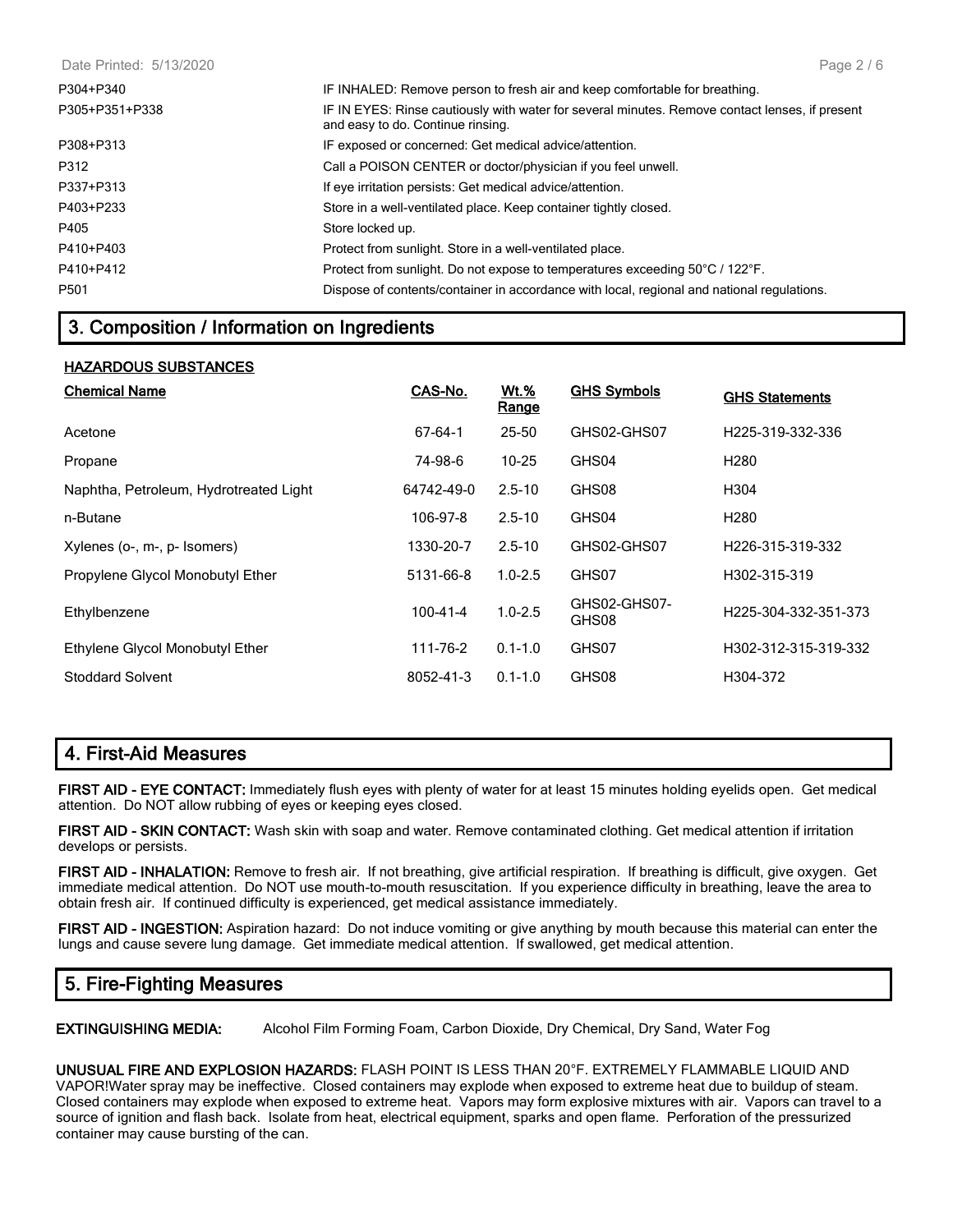**SPECIAL FIREFIGHTING PROCEDURES:** Water may be used to cool closed containers to prevent pressure buildup and possible autoignition or explosion. Full protective equipment including self-contained breathing apparatus should be used. Evacuate area and fight fire from a safe distance. Use water spray to keep fire-exposed containers cool. Containers may explode when heated.

**Special Fire and Explosion Hazard (Combustible Dust):** No Information

## **6. Accidental Release Measures**

**STEPS TO BE TAKEN IF MATERIAL IS RELEASED OR SPILLED:** Contain spilled liquid with sand or earth. DO NOT use combustible materials such as sawdust. Isolate the hazard area and deny entry to unnecessary and unprotected personnel. Remove all sources of ignition, ventilate area and remove with inert absorbent and non-sparking tools. Dispose of according to local, state (provincial) and federal regulations. Do not incinerate closed containers. Ventilate area, isolate spilled material, and remove with inert absorbent. Dispose of contaminated absorbent, container, and unused contents in accordance with local, state, and federal regulations.

## **7. Handling and Storage**

**HANDLING:** Wash thoroughly after handling. Wash hands before eating. Remove contaminated clothing and launder before reuse. Use only with adequate ventilation. Follow all SDS and label precautions even after container is emptied because it may retain product residues. Avoid breathing fumes, vapors, or mist. Avoid contact with eyes, skin and clothing.

**STORAGE:** Keep containers tightly closed. Isolate from heat, electrical equipment, sparks and open flame. Contents under pressure. Do not store above 120 ° F. Store large quantities in buildings designed and protected for storage of flammable aerosols. Keep away from heat, sparks, flame and sources of ignition. Avoid excess heat. Product should be stored in tightly sealed containers and protected from heat, moisture, and foreign materials.

**Advice on Safe Handling of Combustible Dust:** No Information

## **8. Exposure Controls / Personal Protection**

| <b>Chemical Name</b>                             | CAS-No.        | Weight %<br>Less Than | <b>ACGIH TLV-</b><br><b>TWA</b> | <b>ACGIH TLV-</b><br><b>STEL</b> | <b>OSHA PEL-TWA</b>  | <b>OSHA PEL-</b><br><b>CEILING</b> |
|--------------------------------------------------|----------------|-----------------------|---------------------------------|----------------------------------|----------------------|------------------------------------|
| Acetone                                          | 67-64-1        | 45.0                  | $250$ ppm                       | 500 ppm                          | $1000$ ppm           | N.E.                               |
| Propane                                          | 74-98-6        | 15.0                  | N.E.                            | N.E.                             | $1000$ ppm           | N.E.                               |
| Naphtha, Petroleum,<br><b>Hydrotreated Light</b> | 64742-49-0     | 10.0                  | N.E.                            | N.E.                             | N.E.                 | N.E.                               |
| n-Butane                                         | 106-97-8       | 10.0                  | N.E.                            | 1000 ppm                         | N.E.                 | N.E.                               |
| Xylenes (o-, m-, p- Isomers)                     | 1330-20-7      | 5.0                   | $100$ ppm                       | 150 ppm                          | $\overline{1}00$ ppm | N.E.                               |
| Propylene Glycol Monobutyl<br>Ether              | 5131-66-8      | 5.0                   | N.E.                            | N.E.                             | N.E.                 | N.E.                               |
| Ethylbenzene                                     | $100 - 41 - 4$ | 5.0                   | $20$ ppm                        | N.E.                             | $100$ ppm            | N.E.                               |
| Ethylene Glycol Monobutyl<br>Ether               | 111-76-2       | 1.0                   | 20 ppm                          | N.E.                             | 50 ppm               | N.E.                               |
| <b>Stoddard Solvent</b>                          | 8052-41-3      | 1.0                   | $100$ ppm                       | N.E.                             | 500 ppm              | N.E.                               |

#### **PERSONAL PROTECTION**

**ENGINEERING CONTROLS:** Use process enclosures, local exhaust ventilation, or other engineering controls to control airborne levels below recommended exposure limits. Use explosion-proof ventilation equipment. Provide general dilution of local exhaust ventilation in volume and pattern to keep TLV of hazardous ingredients below acceptable limits. Prevent build-up of vapors by opening all doors and windows to achieve cross-ventilation.

**RESPIRATORY PROTECTION:** A respiratory protection program that meets OSHA 1910.134 and ANSI Z88.2 requirements must be followed whenever workplace conditions warrant a respirator's use. A NIOSH/MSHA approved air purifying respirator with organic vapor cartridge or canister may be permissible under certain circumstances where airborne concentrations are expected to exceed exposure limits.

**SKIN PROTECTION:** Use gloves to prevent prolonged skin contact. Nitrile or Neoprene gloves may afford adequate skin protection.

**EYE PROTECTION:** Use safety eyewear designed to protect against splash of liquids.

**OTHER PROTECTIVE EQUIPMENT:** Refer to safety supervisor or industrial hygienist for further guidance regarding types of personal protective equipment and their applications.

**HYGIENIC PRACTICES:** Wash thoroughly with soap and water before eating, drinking or smoking. Remove contaminated clothing immediately and launder before reuse.

**Engineering Measures for Combustible Dust:** No Information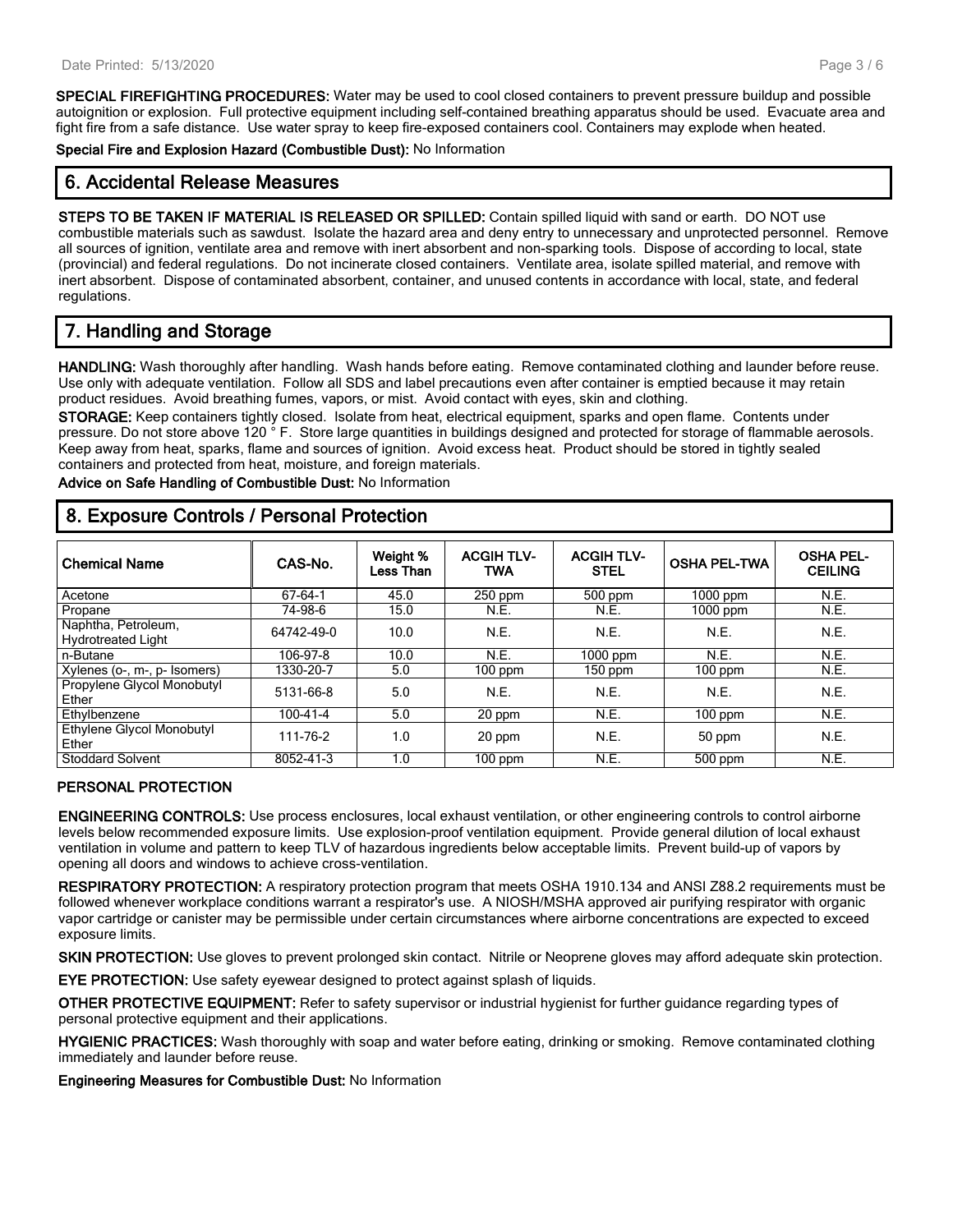## **9. Physical and Chemical Properties**

| Appearance:                 | Aerosolized Mist           | <b>Physical State:</b>            | Liguid       |
|-----------------------------|----------------------------|-----------------------------------|--------------|
| Odor:                       | Solvent Like               | <b>Odor Threshold:</b>            | N.E.         |
| <b>Specific Gravity:</b>    | 0.754                      | pH:                               | N.A.         |
| Freeze Point, °C:           | ND                         | Viscosity:                        | N.D.         |
| <b>Solubility in Water:</b> | Slight                     | Partition Coefficient, n-octanol/ |              |
| Decompostion Temp., °C:     | N.D.                       | water:                            | N.D.         |
| Boiling Range, °C:          | $-37 - 537$                | <b>Explosive Limits, vol%:</b>    | $0.9 - 13.0$ |
| <b>Flammability:</b>        | <b>Supports Combustion</b> | Flash Point, °C:                  | -96          |
| <b>Evaporation Rate:</b>    | <b>Faster than Ether</b>   | Auto-ignition Temp., °C:          | N.D.         |
| <b>Vapor Density:</b>       | Heavier than Air           | Vapor Pressure:                   | N.D.         |

(See "Other information" Section for abbreviation legend)

## **10. Stability and Reactivity**

**Conditions to Avoid:** Avoid temperatures above 120°F (49°C). Avoid all possible sources of ignition.

**Incompatibility:** Incompatible with strong oxidizing agents, strong acids and strong alkalies.

**Hazardous Decomposition:** By open flame, carbon monoxide and carbon dioxide. When heated to decomposition, it emits acrid smoke and irritating fumes. Contains solvents which may form carbon monoxide, carbon dioxide, and formaldehyde.

**Hazardous Polymerization:** Will not occur under normal conditions.

**Stability:** This product is stable under normal storage conditions.

## **11. Toxicological Information**

**EFFECTS OF OVEREXPOSURE - EYE CONTACT:** Causes Serious Eye Irritation

#### **EFFECTS OF OVEREXPOSURE - SKIN CONTACT:** No Information

**EFFECTS OF OVEREXPOSURE - INHALATION:** Harmful if inhaled. High gas, vapor, mist or dust concentrations may be harmful if inhaled. Avoid breathing fumes, spray, vapors, or mist. High vapor concentrations are irritating to the eyes, nose, throat and lungs. Prolonged or excessive inhalation may cause respiratory tract irritation.

**EFFECTS OF OVEREXPOSURE - INGESTION:** Harmful if swallowed.

**EFFECTS OF OVEREXPOSURE - CHRONIC HAZARDS:** May cause central nervous system disorder (e.g., narcosis involving a loss of coordination, weakness, fatigue, mental confusion, and blurred vision) and/or damage. High concentrations may lead to central nervous system effects (drowsiness, dizziness, nausea, headaches, paralysis, and blurred vision) and/or damage. Reports have associated repeated and prolonged occupational overexposure to solvents with permanent brain and nervous system damage. Overexposure to xylene in laboratory animals has been associated with liver abnormalities, kidney, lung, spleen, eye and blood damage as well as reproductive disorders. Effects in humans, due to chronic overexposure, have included liver, cardiac abnormalities and nervous system damage. IARC lists Ethylbenzene as a possible human carcinogen (group 2B).

**PRIMARY ROUTE(S) OF ENTRY:** Eye Contact, Ingestion, Inhalation, Skin Absorption, Skin Contact

#### **ACUTE TOXICITY VALUES The acute effects of this product have not been tested. Data on individual components are tabulated below:**

| CAS-No.        | <b>Chemical Name</b>                   | Oral LD50       | Dermal LD50         | Vapor LC50     |
|----------------|----------------------------------------|-----------------|---------------------|----------------|
| 67-64-1        | Acetone                                | 5800 mg/kg Rat  | >15700 mg/kg Rabbit | 50.1 mg/L Rat  |
| 64742-49-0     | Naphtha, Petroleum, Hydrotreated Light | >5000 mg/kg Rat | >3160 mg/kg Rabbit  | >4951 mg/L Rat |
| 106-97-8       | n-Butane                               | N.E.            | N.F.                | 658 mg/L Rat   |
| 1330-20-7      | Xylenes (o-, m-, p- Isomers)           | 3500 mg/kg Rat  | >4350 mg/kg Rabbit  | 29.08 mg/L Rat |
| 5131-66-8      | Propylene Glycol Monobutyl Ether       | 1900 mg/kg Rat  | N.F.                | N.F.           |
| $100 - 41 - 4$ | Ethylbenzene                           | 3500 mg/kg Rat  | 15400 mg/kg Rabbit  | 17.4 mg/L Rat  |
| 111-76-2       | Ethylene Glycol Monobutyl Ether        | 470 mg/kg Rat   | 1,060 mg/kg Rabbit  | 11 $mq/L$      |
|                |                                        |                 |                     |                |

N.E. - Not Established

## **12. Ecological Information**

**ECOLOGICAL INFORMATION:** Product is a mixture of listed components.

#### **13. Disposal Information**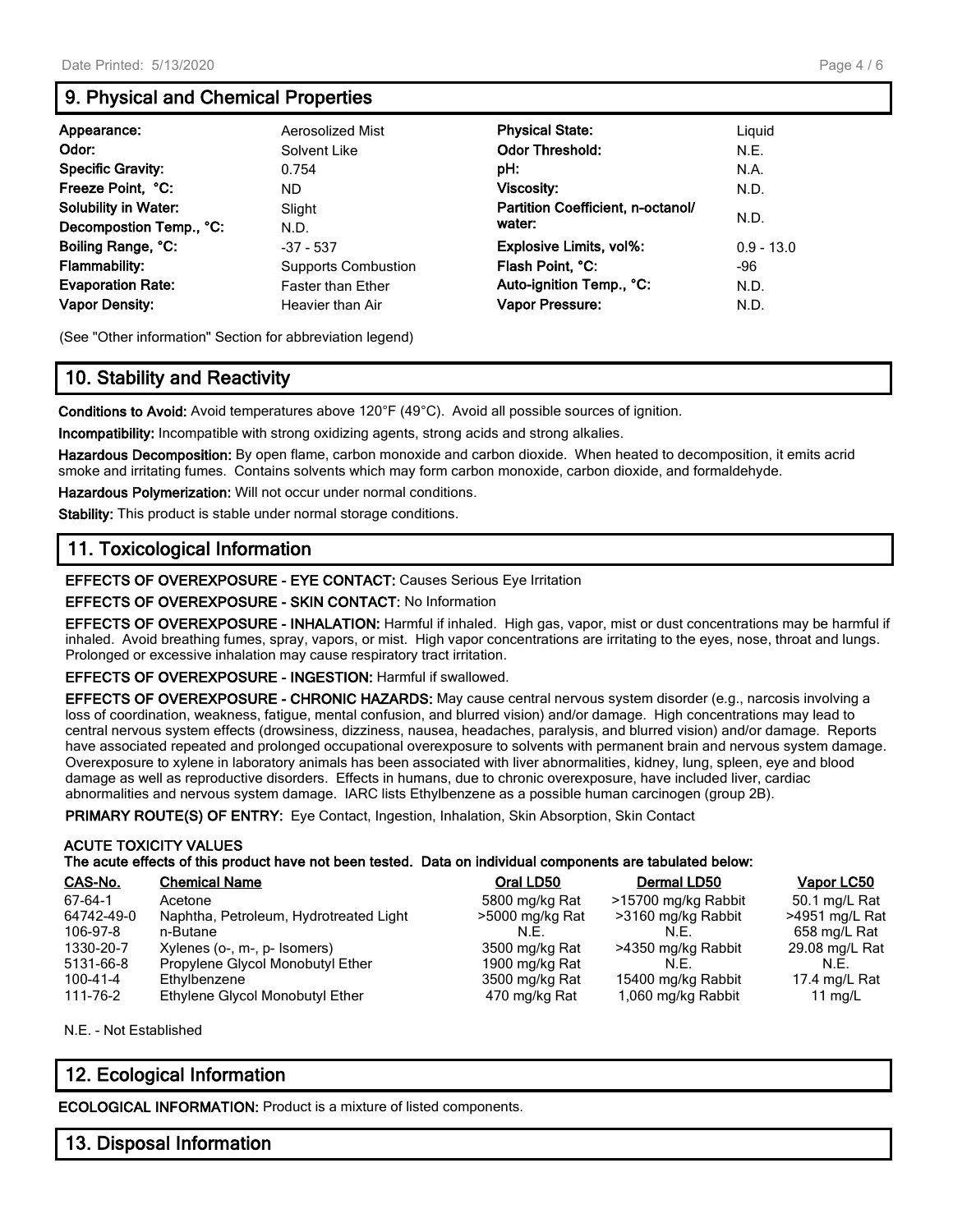**DISPOSAL INFORMATION:** Do not incinerate closed containers. This product as supplied is a USEPA defined ignitable hazardous waste. Dispose of unusable product as a hazardous waste (D001) in accordance with local, state, and federal regulation.

## **14. Transport Information**

|                              | Domestic (USDOT)                               | <b>International (IMDG)</b> | Air (IATA)          | <b>TDG (Canada)</b> |
|------------------------------|------------------------------------------------|-----------------------------|---------------------|---------------------|
| <b>UN Number:</b>            | N.A.                                           | 1950                        | 1950                | N.A.                |
| <b>Proper Shipping Name:</b> | Paint and Related Spray<br>Products in Ltd Qty | Aerosols                    | Aerosols, flammable | Aerosols            |
| <b>Hazard Class:</b>         | N.A.                                           | 2                           | 2.1                 | N.A.                |
| <b>Packing Group:</b>        | N.A.                                           | N.A.                        | N.A.                | N.A.                |
| <b>Limited Quantity:</b>     | Yes                                            | Yes                         | Yes                 | Yes                 |
|                              |                                                |                             |                     |                     |

#### **15. Regulatory Information**

#### **U.S. Federal Regulations:**

#### **CERCLA - SARA Hazard Category**

This product has been reviewed according to the EPA 'Hazard Categories' promulgated under Sections 311 and 312 of the Superfund Amendment and Reauthorization Act of 1986 (SARA Title III) and is considered, under applicable definitions, to meet the following categories:

Gas under pressure, Carcinogenicity, Serious eye damage or eye irritation, Specific target organ toxicity (single or repeated exposure)

#### **Sara Section 313:**

This product contains the following substances subject to the reporting requirements of Section 313 of Title III of the Superfund Amendment and Reauthorization Act of 1986 and 40 CFR part 372:

| <b>Chemical Name</b> |  |
|----------------------|--|
|                      |  |

| Xylenes (o-, m-, p- Isomers)    | 1330-20-7 |
|---------------------------------|-----------|
| Ethylbenzene                    | 100-41-4  |
| Ethylene Glycol Monobutyl Ether | 111-76-2  |

#### **Toxic Substances Control Act:**

This product contains the following chemical substances subject to the reporting requirements of TSCA 12(b) if exported from the United States:

**Chemical Name CAS-No.**

No TSCA 12(b) components exist in this product.

#### **U.S. State Regulations:**

#### **California Proposition 65:**

**WARNING:** Cancer and Reproductive Harm - www.P65Warnings.ca.gov.